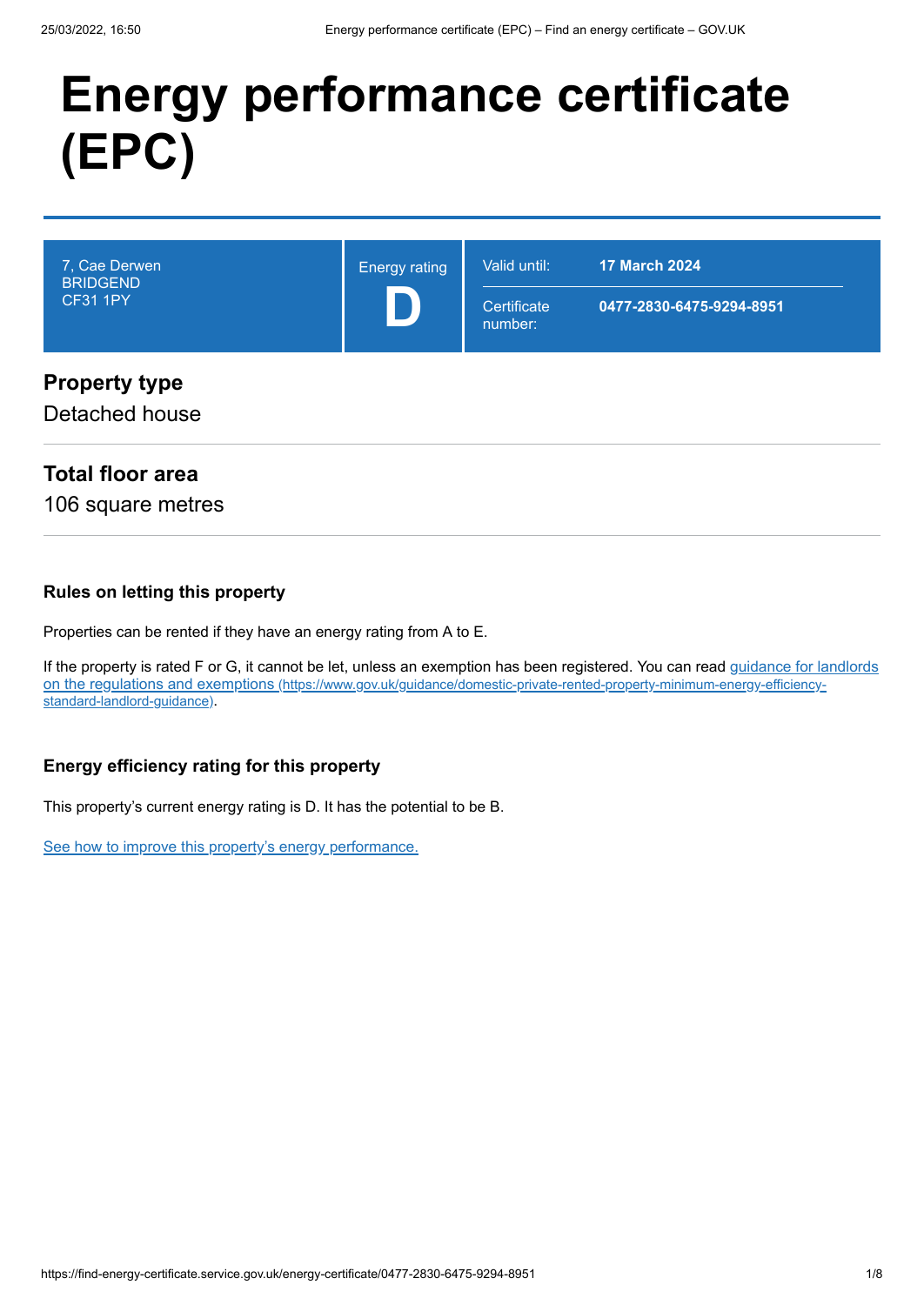| <b>Score</b> | <b>Energy rating</b> | <b>Current</b> | <b>Potential</b> |
|--------------|----------------------|----------------|------------------|
| $92 +$       | Ą                    |                |                  |
| 81-91        | Β                    |                | 83<br>B          |
| 69-80        | $\mathbf C$          |                |                  |
| 55-68        | D                    | 59             | D                |
| 39-54        | Е                    |                |                  |
| $21 - 38$    | F                    |                |                  |
| $1 - 20$     |                      | G              |                  |

The graph shows this property's current and potential energy efficiency.

Properties are given a rating from A (most efficient) to G (least efficient).

Properties are also given a score. The higher the number the lower your fuel bills are likely to be.

For properties in England and Wales:

- the average energy rating is D
- the average energy score is 60

#### **Breakdown of property's energy performance**

This section shows the energy performance for features of this property. The assessment does not consider the condition of a feature and how well it is working.

Each feature is assessed as one of the following:

- very good (most efficient)
- good
- average
- poor
- very poor (least efficient)

When the description says "assumed", it means that the feature could not be inspected and an assumption has been made based on the property's age and type.

| <b>Feature</b> | <b>Description</b>                             | Rating |
|----------------|------------------------------------------------|--------|
| Wall           | Cavity wall, as built, no insulation (assumed) | Poor   |
| Roof           | Pitched, 150 mm loft insulation                | Good   |
| Window         | Fully double glazed                            | Good   |

https://find-energy-certificate.service.gov.uk/energy-certificate/0477-2830-6475-9294-8951 2/8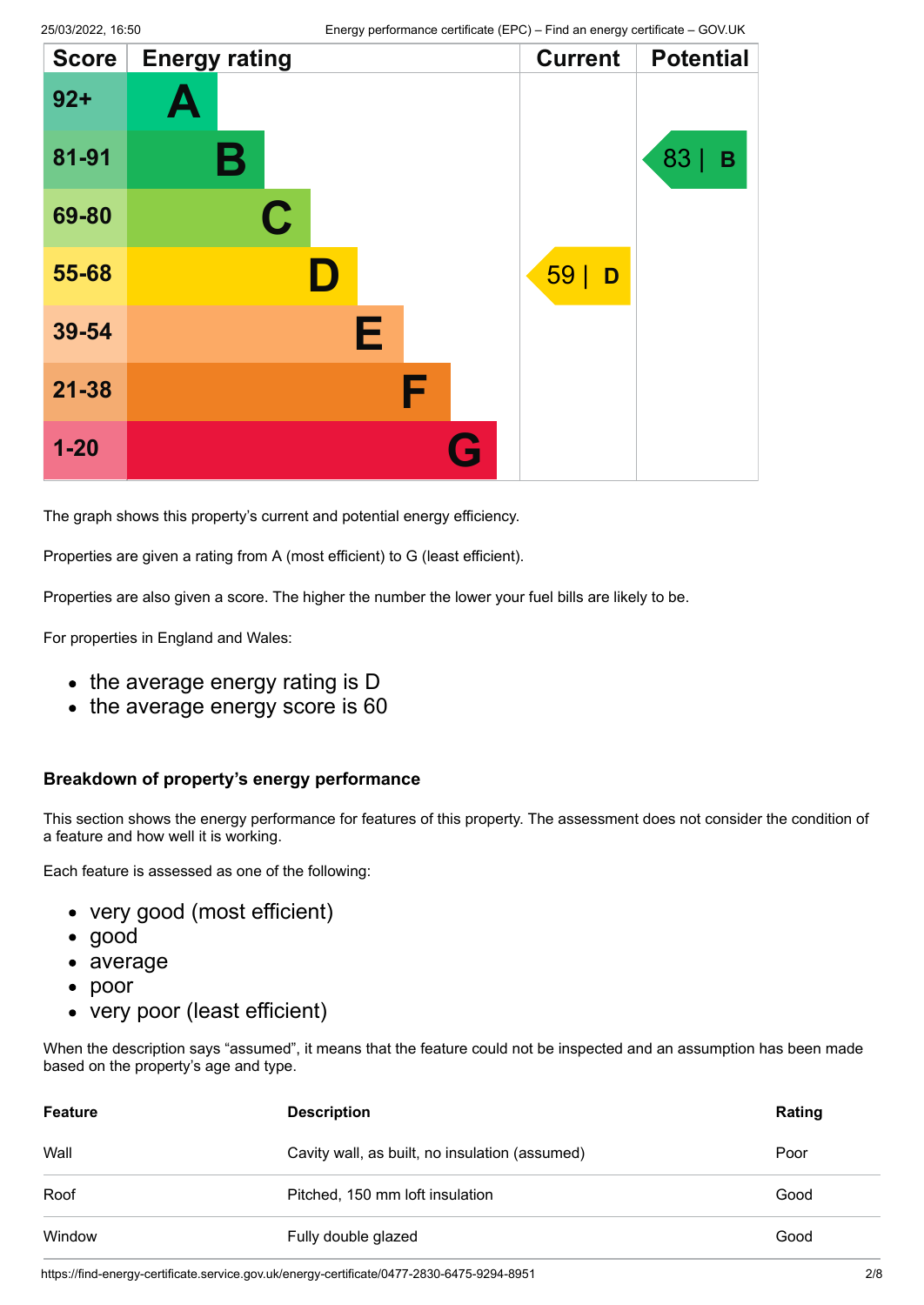25/03/2022, 16:50 Energy performance certificate (EPC) – Find an energy certificate – GOV.UK

| <b>Feature</b>       | <b>Description</b>                       | Rating    |
|----------------------|------------------------------------------|-----------|
| Main heating         | Boiler and radiators, mains gas          | Good      |
| Main heating control | Programmer, room thermostat and TRVs     | Good      |
| Hot water            | From main system                         | Good      |
| Lighting             | Low energy lighting in all fixed outlets | Very good |
| Floor                | Solid, limited insulation (assumed)      | N/A       |
| Secondary heating    | Room heaters, electric                   | N/A       |

# **Primary energy use**

The primary energy use for this property per year is 228 kilowatt hours per square metre (kWh/m2).

What is primary energy use?

# **Additional information**

Additional information about this property:

- Cavity fill is recommended
- Dwelling has access issues for cavity wall insulation
- Dwelling may be exposed to wind-driven rain

#### **Environmental impact of this property**

This property's current environmental impact rating is D. It has the potential to be B.

Properties are rated in a scale from A to G based on how much carbon dioxide (CO2) they produce.

Properties with an A rating produce less CO2 than G rated properties.

#### **An average household produces**

6 tonnes of CO2

## **This property produces**

## **This property's potential production**

1.6 tonnes of CO2

4.6 tonnes of CO2

By making the [recommended changes](#page-3-0), you could reduce this property's CO2 emissions by 3.0 tonnes per year. This will help to protect the environment.

Environmental impact ratings are based on assumptions about average occupancy and energy use. They may not reflect how energy is consumed by the people living at the property.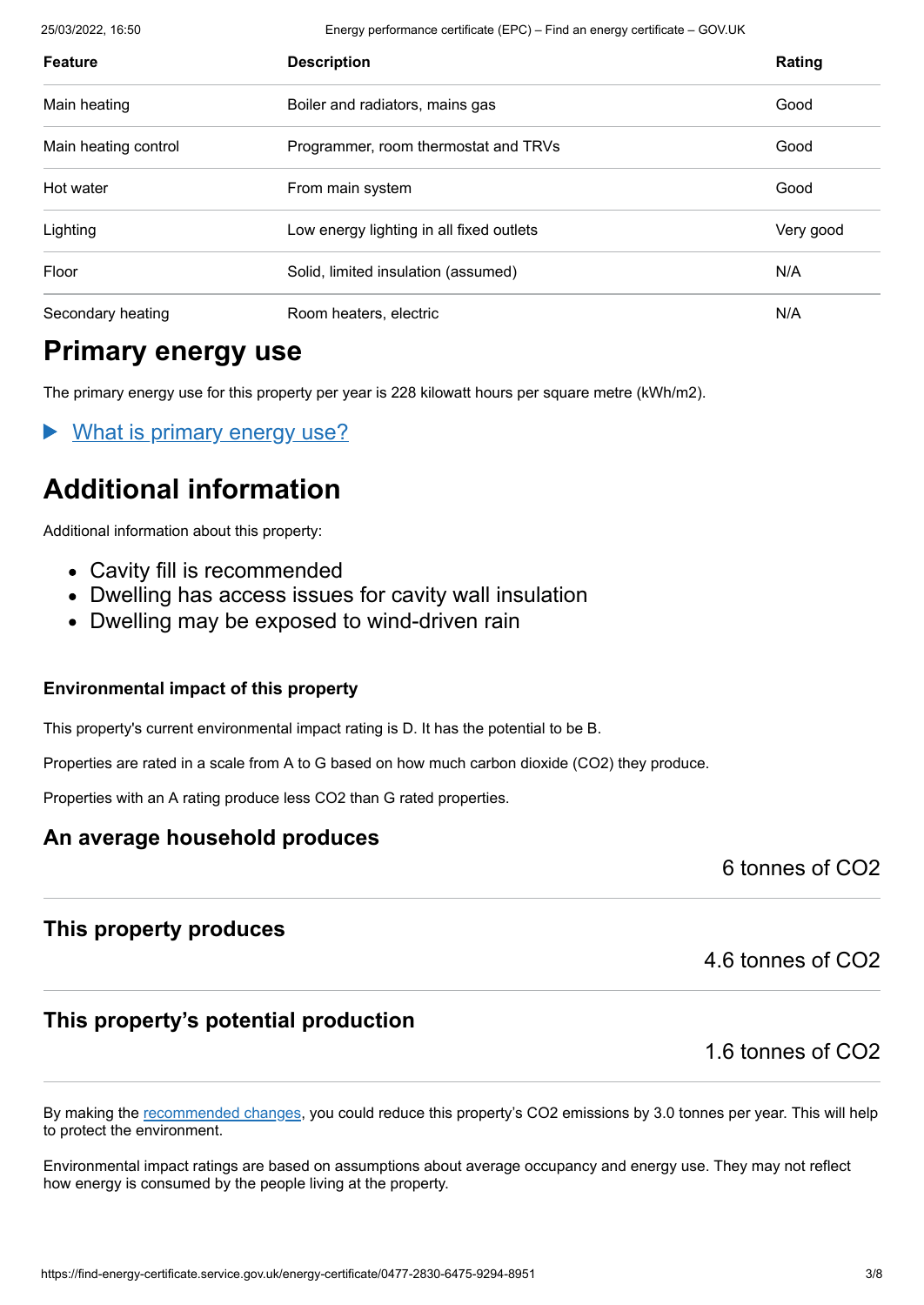#### <span id="page-3-0"></span>**How to improve this property's energy performance**

Making any of the recommended changes will improve this property's energy efficiency.

Potential energy rating **B** If you make all of the recommended changes, this will improve the property's energy rating and score from D (59) to B (83). **Recommendation 1: Cavity wall insulation** Cavity wall insulation **Typical installation cost** £500 - £1,500 **Typical yearly saving** £301.93 **Potential rating after carrying out recommendation 1** 70 | C **Recommendation 2: Floor insulation** Floor insulation **Typical installation cost** £800 - £1,200 **Typical yearly saving** £41.47 **Potential rating after carrying out recommendations 1 and 2** 72 | C What is an energy rating?

# **Recommendation 3: Replace boiler with new condensing boiler**

Condensing boiler

#### **Typical installation cost**

£2,200 - £3,000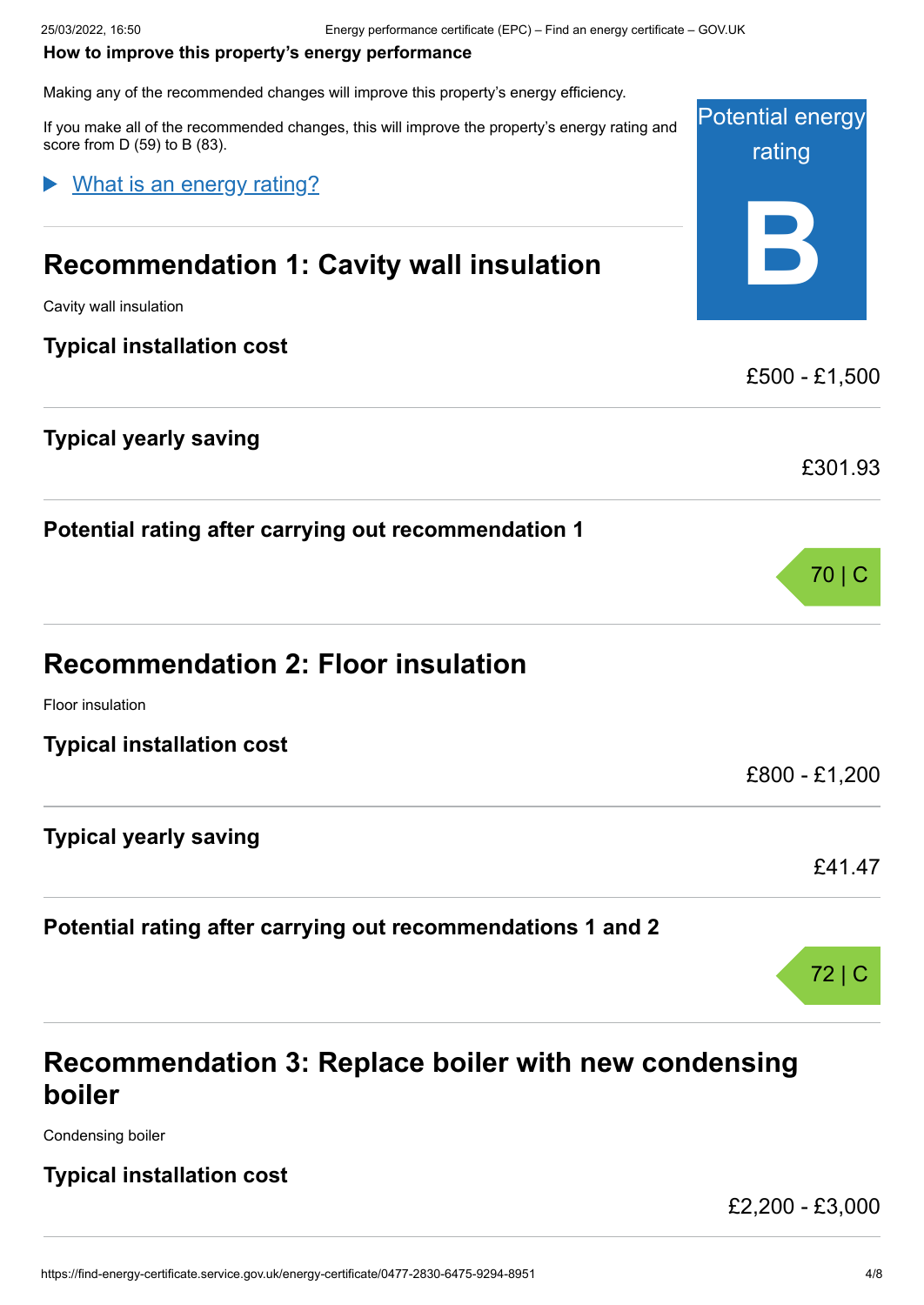## **Typical yearly saving**

| 43<br>י<br>L<br>۰<br>г<br>ن. |
|------------------------------|
|------------------------------|

| Potential rating after carrying out recommendations 1 to 3<br>73 C<br><b>Recommendation 4: Solar water heating</b><br>Solar water heating<br>£30.11<br>Potential rating after carrying out recommendations 1 to 4<br>74 C<br>Recommendation 5: Solar photovoltaic panels, 2.5 kWp<br>Solar photovoltaic panels<br><b>Typical installation cost</b><br><b>Typical yearly saving</b><br>Potential rating after carrying out recommendations 1 to 5<br>83 B<br><b>Paying for energy improvements</b><br>Find energy grants and ways to save energy in your home. (https://www.gov.uk/improve-energy-efficiency) |                                  | ∼−∪.∪            |
|--------------------------------------------------------------------------------------------------------------------------------------------------------------------------------------------------------------------------------------------------------------------------------------------------------------------------------------------------------------------------------------------------------------------------------------------------------------------------------------------------------------------------------------------------------------------------------------------------------------|----------------------------------|------------------|
|                                                                                                                                                                                                                                                                                                                                                                                                                                                                                                                                                                                                              |                                  |                  |
|                                                                                                                                                                                                                                                                                                                                                                                                                                                                                                                                                                                                              |                                  |                  |
|                                                                                                                                                                                                                                                                                                                                                                                                                                                                                                                                                                                                              |                                  |                  |
|                                                                                                                                                                                                                                                                                                                                                                                                                                                                                                                                                                                                              |                                  |                  |
|                                                                                                                                                                                                                                                                                                                                                                                                                                                                                                                                                                                                              |                                  |                  |
|                                                                                                                                                                                                                                                                                                                                                                                                                                                                                                                                                                                                              | <b>Typical installation cost</b> |                  |
|                                                                                                                                                                                                                                                                                                                                                                                                                                                                                                                                                                                                              |                                  | £4,000 - £6,000  |
|                                                                                                                                                                                                                                                                                                                                                                                                                                                                                                                                                                                                              | <b>Typical yearly saving</b>     |                  |
|                                                                                                                                                                                                                                                                                                                                                                                                                                                                                                                                                                                                              |                                  |                  |
|                                                                                                                                                                                                                                                                                                                                                                                                                                                                                                                                                                                                              |                                  |                  |
|                                                                                                                                                                                                                                                                                                                                                                                                                                                                                                                                                                                                              |                                  |                  |
|                                                                                                                                                                                                                                                                                                                                                                                                                                                                                                                                                                                                              |                                  |                  |
|                                                                                                                                                                                                                                                                                                                                                                                                                                                                                                                                                                                                              |                                  |                  |
|                                                                                                                                                                                                                                                                                                                                                                                                                                                                                                                                                                                                              |                                  |                  |
|                                                                                                                                                                                                                                                                                                                                                                                                                                                                                                                                                                                                              |                                  | £9,000 - £14,000 |
|                                                                                                                                                                                                                                                                                                                                                                                                                                                                                                                                                                                                              |                                  |                  |
|                                                                                                                                                                                                                                                                                                                                                                                                                                                                                                                                                                                                              |                                  | £257.54          |
|                                                                                                                                                                                                                                                                                                                                                                                                                                                                                                                                                                                                              |                                  |                  |
|                                                                                                                                                                                                                                                                                                                                                                                                                                                                                                                                                                                                              |                                  |                  |
|                                                                                                                                                                                                                                                                                                                                                                                                                                                                                                                                                                                                              |                                  |                  |
|                                                                                                                                                                                                                                                                                                                                                                                                                                                                                                                                                                                                              |                                  |                  |

#### **Estimated energy use and potential savings**

## **Estimated yearly energy cost for this property**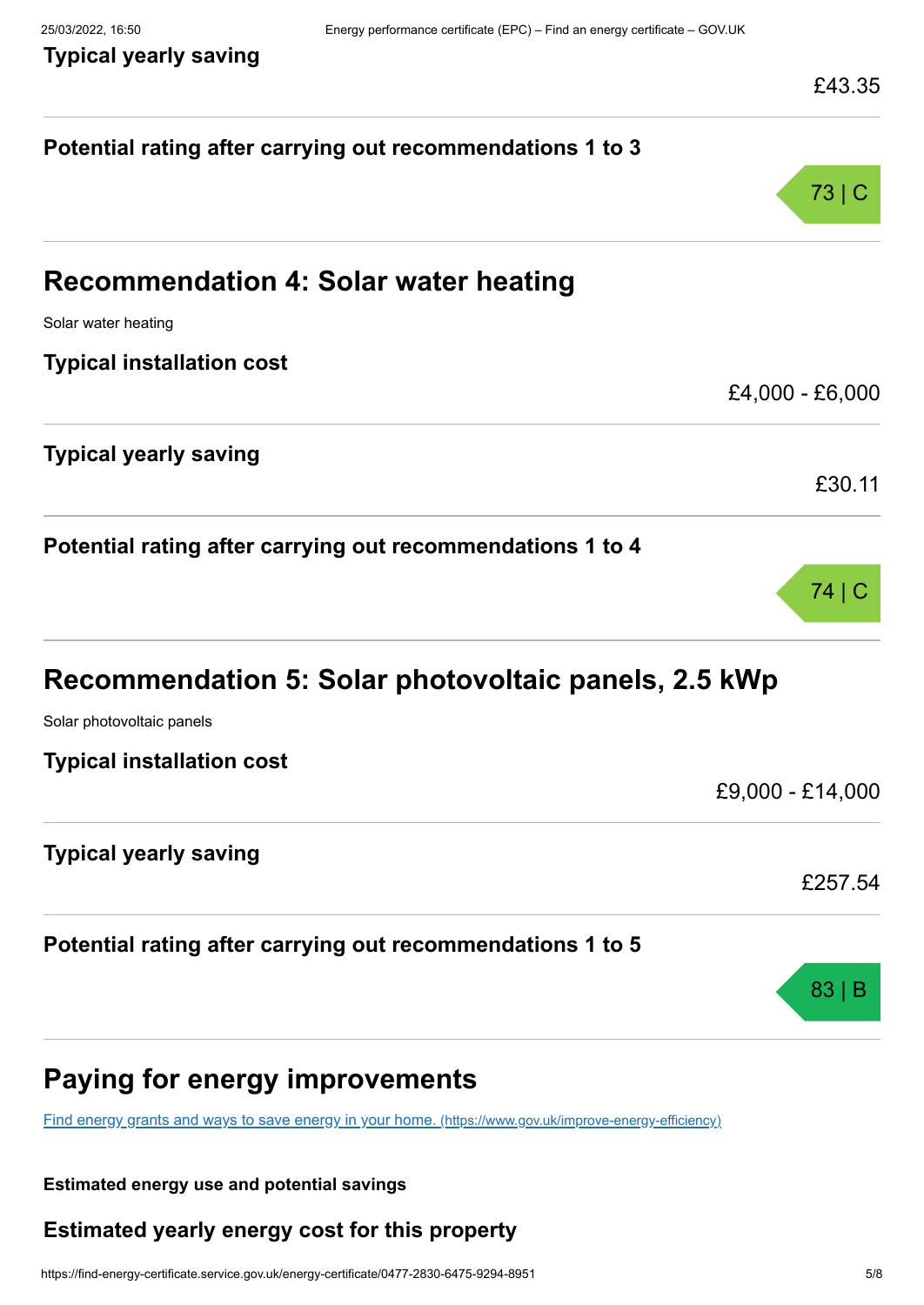#### **Potential saving**

£417

The estimated cost shows how much the average household would spend in this property for heating, lighting and hot water. It is not based on how energy is used by the people living at the property.

The estimated saving is based on making all of the recommendations in [how to improve this property's energy performance.](#page-3-0)

For advice on how to reduce your energy bills visit Simple Energy Advice [\(https://www.simpleenergyadvice.org.uk/\)](https://www.simpleenergyadvice.org.uk/).

# **Heating use in this property**

Heating a property usually makes up the majority of energy costs.

#### **Estimated energy used to heat this property**

#### **Space heating**

13613 kWh per year

#### **Water heating**

2262 kWh per year

#### **Potential energy savings by installing insulation**

| <b>Type of insulation</b> | Amount of energy saved |
|---------------------------|------------------------|
| Loft insulation           | 256 kWh per year       |
| Cavity wall insulation    | 5389 kWh per year      |

You might be able to receive Renewable Heat Incentive payments [\(https://www.gov.uk/domestic-renewable-heat-incentive\)](https://www.gov.uk/domestic-renewable-heat-incentive). This will help to reduce carbon emissions by replacing your existing heating system with one that generates renewable heat. The estimated energy required for space and water heating will form the basis of the payments.

#### **Contacting the assessor and accreditation scheme**

This EPC was created by a qualified energy assessor.

If you are unhappy about your property's energy assessment or certificate, you can complain to the assessor directly.

If you are still unhappy after contacting the assessor, you should contact the assessor's accreditation scheme.

Accreditation schemes are appointed by the government to ensure that assessors are qualified to carry out EPC assessments.

# **Assessor contact details**

#### **Assessor's name**

Andrew Richards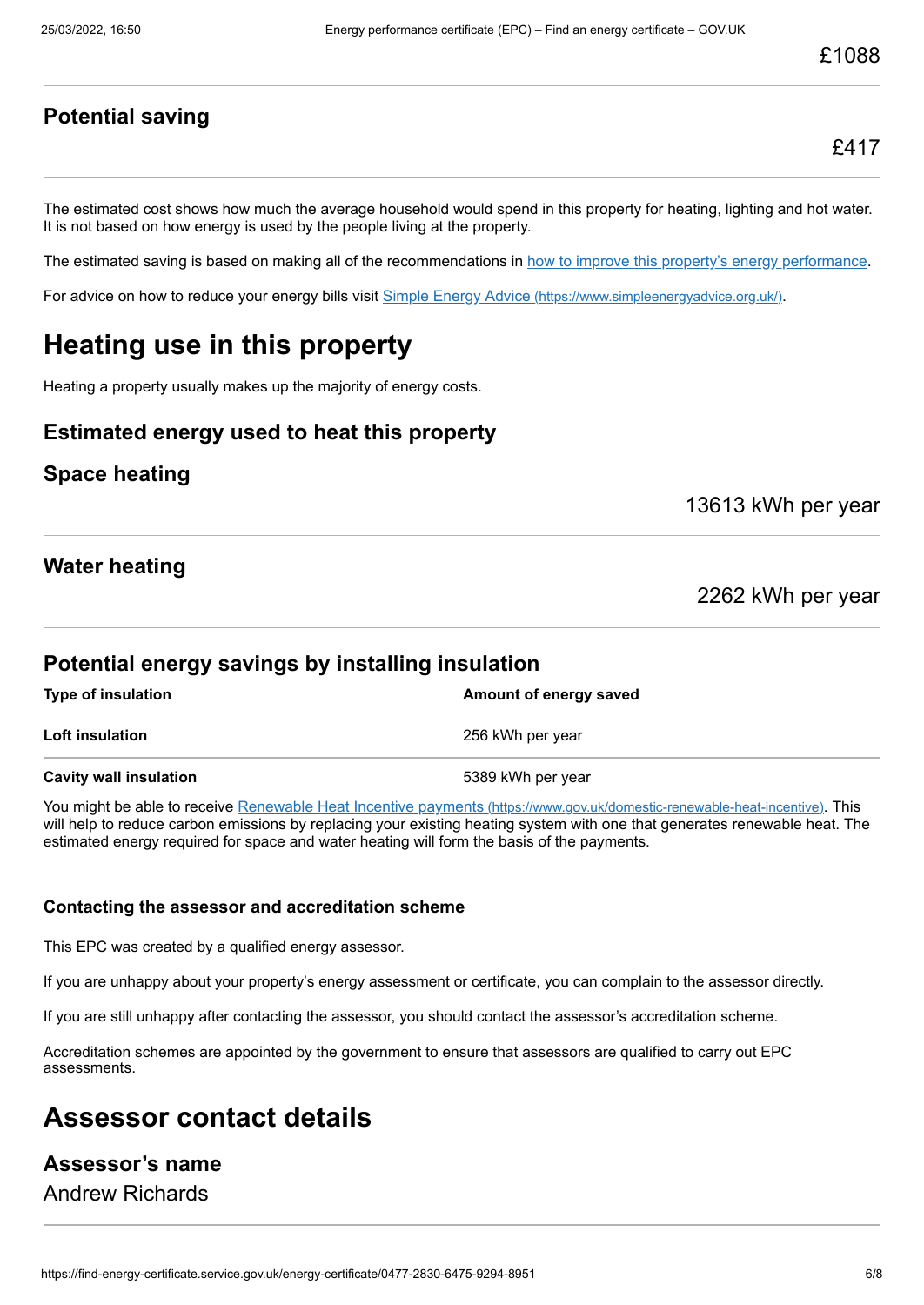## **Telephone** 02921154753

#### **Email**

[emailawr@gmail.com](mailto:emailawr@gmail.com)

# **Accreditation scheme contact details**

#### **Accreditation scheme**

Stroma Certification Ltd

#### **Assessor ID**

STRO010217

#### **Telephone**

0330 124 9660

#### **Email**

[certification@stroma.com](mailto:certification@stroma.com)

## **Assessment details**

# **Assessor's declaration**

No related party

#### **Date of assessment**

10 March 2014

#### **Date of certificate**

18 March 2014

#### **Type of assessment**

RdSAP

#### **Other certificates for this property**

If you are aware of previous certificates for this property and they are not listed here, please contact us at [dluhc.digital-services@levellingup.gov.uk](mailto:dluhc.digital-services@levellingup.gov.uk?subject=EPB%20-) or call our helpdesk on 020 3829 0748.